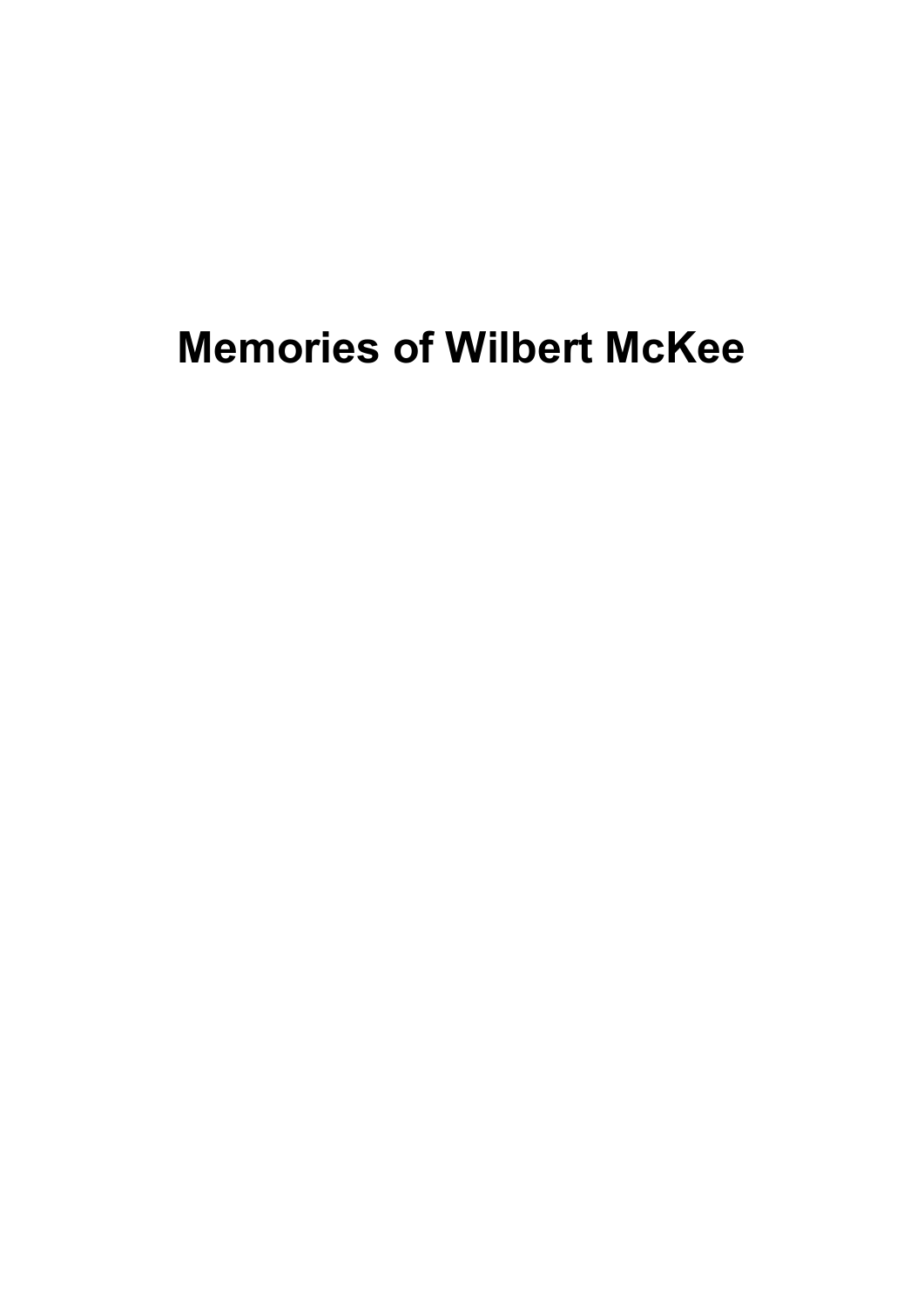## From the Stockport Express





## **HELEN JOHNSON** helen.johnson@menmedia.co.uk<br>@helenj83MEN

POPULAR racing mechanic was<br>rescorted to his funeral by an entourage of vintage cars.

Wilbert McKee, who passed away at the age of 89, was a highly respected mechanic who was renowned for his ency-<br>clopedic knowledge of cars

He made a prolific<br>contribution to the world of British racing, working<br>for the likes of Connaught, Buckler, Lotus, Ferrari, Jaguar, Aston Martin and Rolls Royce cars over the years.

Wilbert counted racing legends among his friends, chauffeured<br>film stars and even connections.

On Monday, his funeral cortege was escorted from his home in Heaton Mersey, along the A6 to Stockport Crematorium<br>by an entourage of<br>around 20 classic cars,<br>including his own Buckler racing car, a 1929 Rolls Royce and a 1938 Buick.

Wilbert's love for cars really began when, as a young man, he bought a clapped out old 1936 Mercedes Benz Spezial Roadster for £15 to tinker with.

As it became too expensive to run, he decided to sell it, and when he took a closer look at the paperwork discovered it had once been owned by Wallis Simpson, the wife of Edward the VIII.

The car is now in the

to be worth several mil- effort to stop him crying. lion pounds.

was 20, When he Wilbert moved to England from his native Northern Ireland to work on the famous Con-<br>naught racing cars.<br>From there, we went on

to work for Buckler race cars, before going to work for the Lotus racing team.

He also worked for Ferrari, where he met Enzo Ferrari, and went on to work for Jaguar and Aston Martin.

While working for Rolls Royce, he was once asked to chauffeur a potential customer - the film star Diana Dors.

On another occasion, during a quiet moment when he worked at Oul-<br>ton Park, Wilbert took<br>Formula One driver Gra-

But after being startled by a friend, he managed to accidentally tip the baby - future racing driver Damon Hill - out of his pram and into a muddy<br>puddle.

**YTE 306** 

SECT

Wilbert later owned a motorbike shop in Hyde, where his customers included TT racers.

Beyond his life's work, Wilbert was a devoted family man.

Julie Banks, the daughter of Wilbert's partner of en or when so years<br>
once than 30 years<br>
Elleen, said: "Wilbert<br>
stood by us all over the<br>
years and supported us in ways that we needed.

He treated us like his daughters and I am proud to say that he called us his family. He will always be friends, chauffeured The car is now in the Formula One driver Gra- loved, and each of us will<br>film stars and even Stuttgart Mercedes-Benz ham Hill's baby son for a carry treasured memo-<br>owned a car with royal Museum and is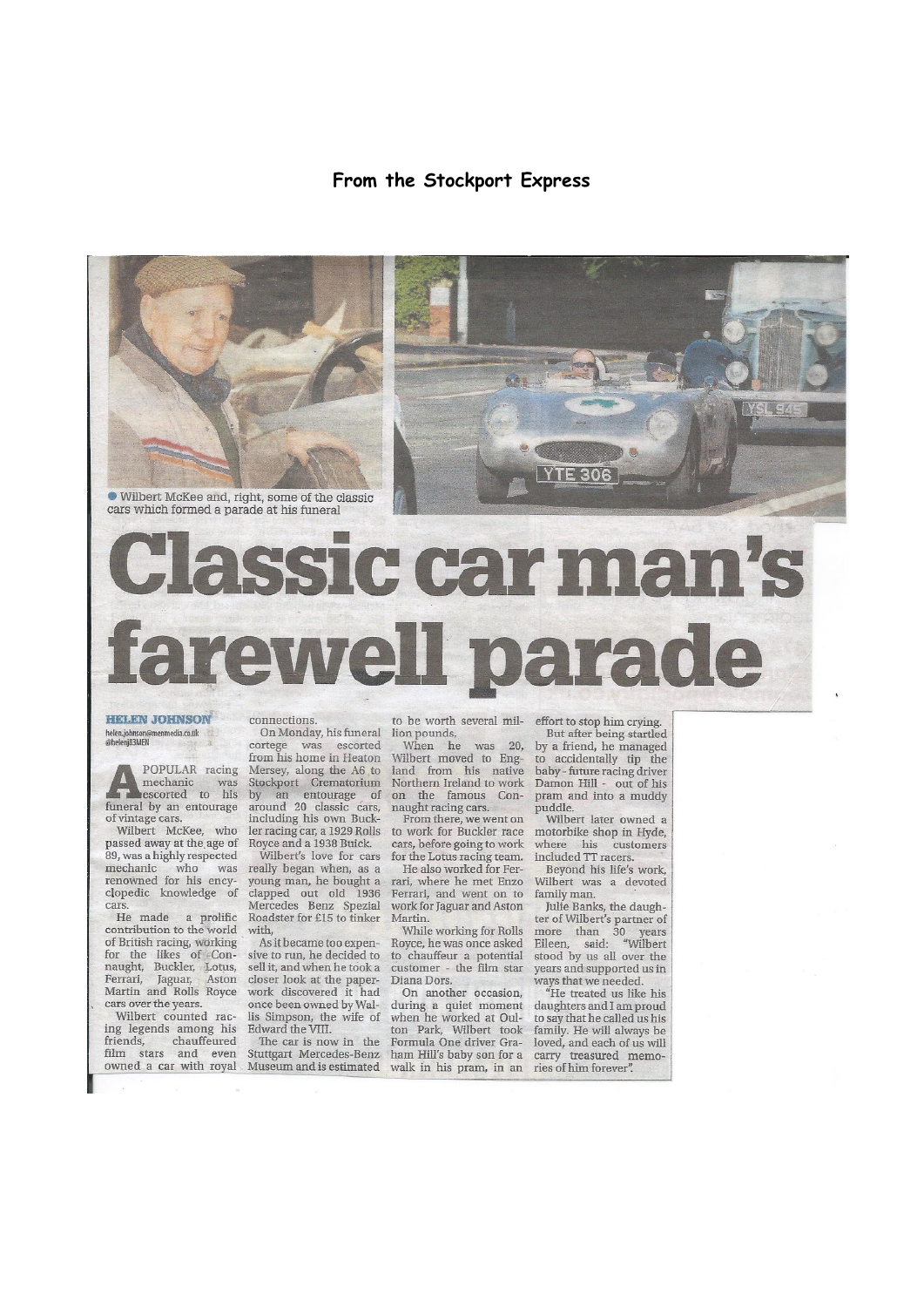## **Speaker Julie Banks**

"Firstly I would like to say thank you to all of you for coming, especially to Simon and George who have been busy contacting all of Wilbert's friends. I know that Wilbert would have loved the entourage of classic cars and could probably tell a tale about all of them.

Wilbert met Mum 31 years ago during which time they were inseparable. He touched all of our lives in so many ways, and he was and always will be a cherished part of our family.

Wilbert stood by us all over the years and supported us in ways that we needed. He treated us like his daughters and I am proud to say that he called us his family. He will always be loved, and each of us will carry treasured memories of him forever".

What lovely words spoken by Julie, a fitting tribute indeed… One thing that I quickly learned about Wilbert was that he was so very loved and respected, though he probably didn't realise just how much, as he was unassuming and not the kind to encourage or expect praise.

For some he was the quietly spoken man who lived down the road, for others he was the guy who could often be found in his overalls tinkering with cars or tuning up bikes for the local kids. That was until the police asked him to stop because they couldn't keep up with them! As we have heard from Julie, for Eileen and her family, he was their rock, the one who stood by them through so many of life's challenges and celebrations. They depended on each other… For his friend Simon, who counted Wilbert as one of his closest friends, he was not only a great friend, he was the learned colleague who Simon had heard about for 30 years or more, he got to know him when Wilbert knocked on his door one day ten years ago. From that day on their friendship was formed and it was so good for them to have someone to talk to who understood each other's part of the industry.

Wilbert was a well-known F1 and TT racing mechanic who could also turn his hand to body work and pretty much anything else racing car related, at his happiest in his overalls, tinkering with cars.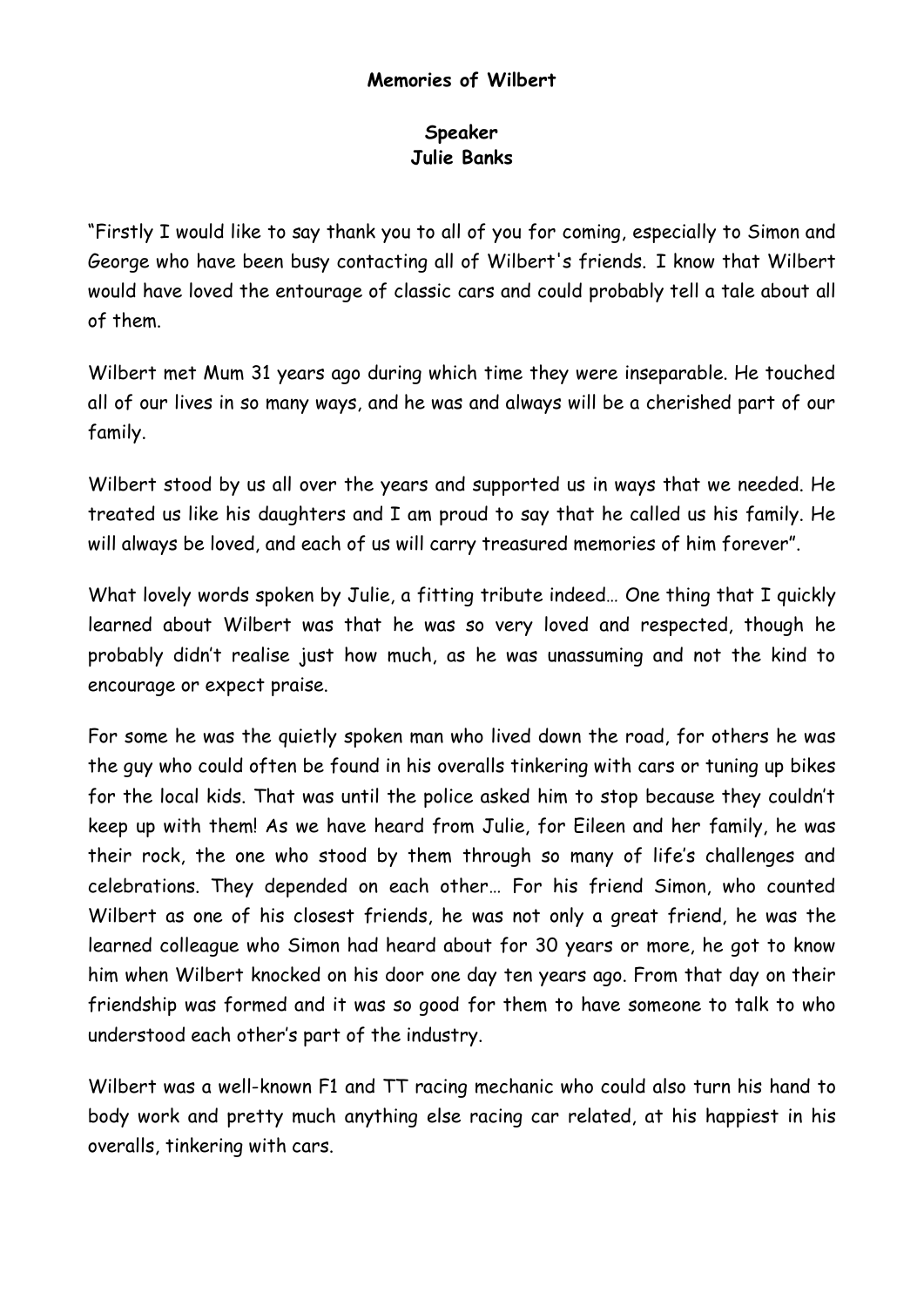When he worked on formula one he rubbed shoulders with the likes of Graham Hill and Jackie Stewart, he worked at Oulton Park as mechanic for Graham Hill and in a quiet moment he was given the task of pushing Graham's son around in his pram in an effort to stop him crying. Whilst on his rounds, he was spotted by a friend who Wilbert had not seen for a while. His friend prodded him, making him jump and he tipped the baby out of his pram into a muddy puddle, you can imagine the scenario, Wilbert turning up with future racing driver baby Damon Hill covered in muck and having to explain to Graham how he got the baby so dirty!

So how did the boy who was born on a farm on the  $27<sup>th</sup>$  June 1927 in Ballinahinch in County Down, Northern Ireland get to become one of TT and F1 racing's best known and well respected mechanics? Wilbert had a typical farm upbringing, he was a very private man who didn't say much about his life growing up but he did say that he enjoyed his childhood on the farm with his sisters Isobel, Ena, Hilda and brother Lesley, he told many tales of farm life but his love of cars began properly when Wilbert bought a clapped out old 1936 Mercedes-Benz Spezial-Roadster for £15, towing it to the farm to work on as a hobby, something for him to tinker with in his spare time.

Well, he got it going and upon realising that it would be too expensive to run he sold it to an American pilot for £200, it was only when he looked properly, when handing over the paperwork that he realised that it had in fact been owned by Wallis Simpson wife of Edward the V111. It now holds pride of place in The Stuttgart [Mercedes-Benz](https://www.google.co.uk/url?sa=t&rct=j&q=&esrc=s&source=web&cd=1&cad=rja&uact=8&ved=0ahUKEwi02sje0rLPAhVlJsAKHZzEAakQFggcMAA&url=https%3A%2F%2Fwww.mercedes-benz.com%2Fen%2Fmercedes-benz%2Fclassic%2Fmuseum%2F&usg=AFQjCNGxQYUBMmjRevy0Je-VEQa2hS8cww&bvm=bv.134052249,d.ZGg)  [Museum](https://www.google.co.uk/url?sa=t&rct=j&q=&esrc=s&source=web&cd=1&cad=rja&uact=8&ved=0ahUKEwi02sje0rLPAhVlJsAKHZzEAakQFggcMAA&url=https%3A%2F%2Fwww.mercedes-benz.com%2Fen%2Fmercedes-benz%2Fclassic%2Fmuseum%2F&usg=AFQjCNGxQYUBMmjRevy0Je-VEQa2hS8cww&bvm=bv.134052249,d.ZGg) and is estimated to be worth around £20,000,000! He obviously did a great job with the car, the spark was well and truly ignited and his life's passion was set.

Rather than work on the farm, Wilbert went to work at the Belfast Telegraph where he met the owner Bobby Baird, also a car enthusiast and racing driver, Bobby was a man who had connections with Connaught which led to Wilbert coming over to the UK when he was 20 to work on the famous Connaught Racing cars, so that was that, the beginnings of his lifelong career working with the cars that he so loved.

From Connaught he went on to work at Buckler where he worked on suspension and body work for Buckler race cars, he and Simon restored a Buckler which he painted silver with a green shamrock on the bonnet in homage of his Irish heritage of which he was very proud. A picture of the car hangs in the lounge and the first person to drive it? Was Graham Hill… at this time he was also working part time in the evenings for Colin Chapman who poached Wilbert to work for him, Colin went on to found Lotus and Wilbert worked on the Lotus racing team. If you know where to look there are tributes to Wilbert on the internet.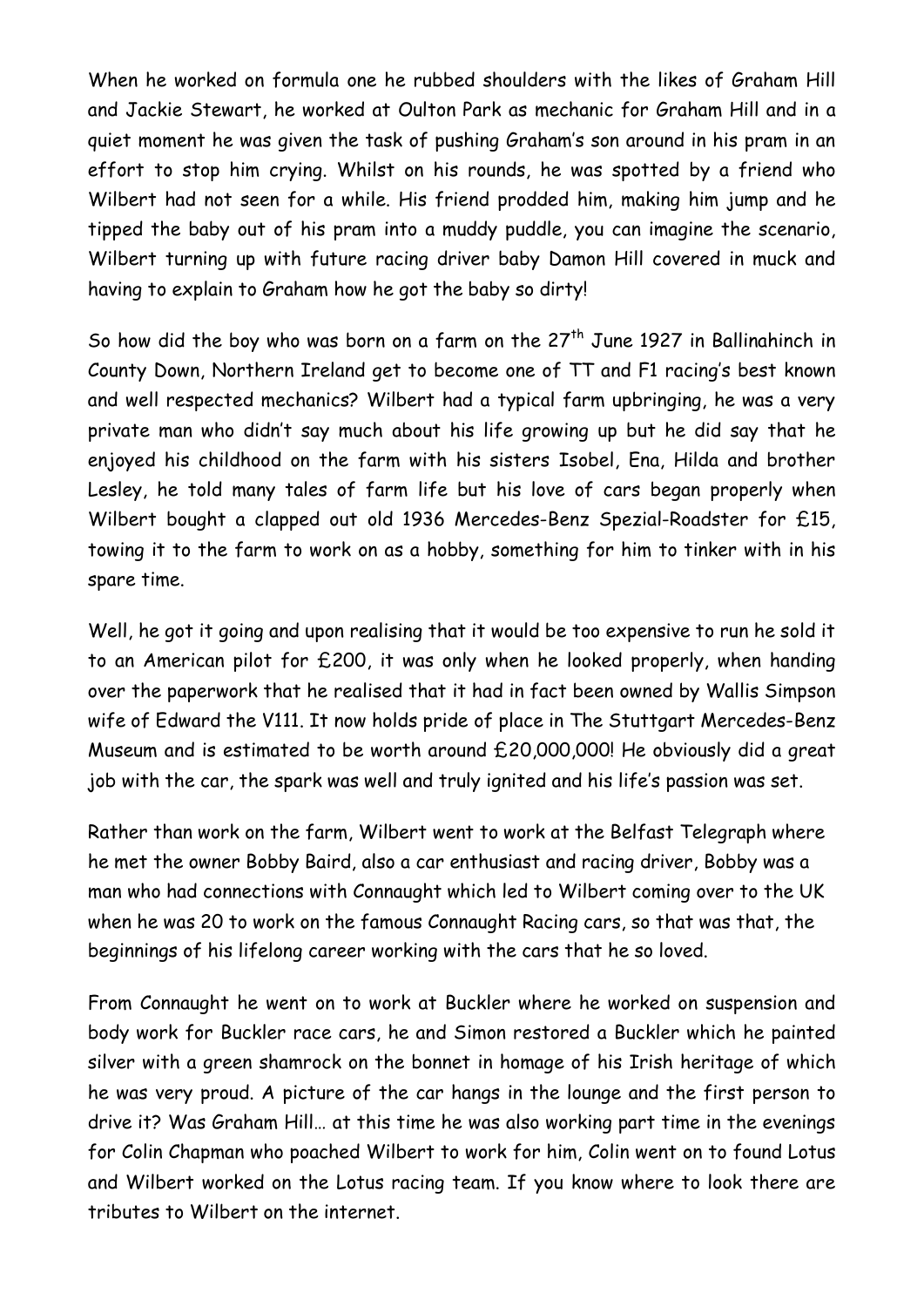A tribute to Wilbert from Buckler reads as follows "Many of us in the Buckler Register will cherish Wilbert's vast knowledge acerbic sense of humour and friendship. It is difficult to realise that Wilbert was 89 years old. He was still actively working with Simon Isles on Bucklers and many other cars to the level that would put many of us to shame" finishing his tribute with "Wilbert, of course, worked at Bucklers in its heyday and his first-hand knowledge, that he freely passed on, was invaluable to us all. I recall chatting to him at one Buckler Day about my 90 and he was able to tell me exactly how the unique front suspension layout came about and how it was intended to have coil spring front suspension but was converted back to leaf spring at the last moment.

This font of knowledge and nuggets of information and link to the past of Bucklers are now sadly lost for ever. Wilbert we will very much miss you but I'll wager that you are up there right now building a fuel tank for some heavenly classic car".

After Lotus Wilbert worked for Ferrari where he met Enzio Ferrari, his CV reads like a Who's who of British Racing… he went on to work for Jaguar, Aston Martin and Rolls Royce where he was once asked to chauffer a potential customer who turned out to be Diana Dors, stopping off at The Yellow Broom in Cheshire for lunch, he was good friends with Mike Hawthorne, Stirling Moss and Archie Scott Brown. He worked at Wilmslow garages for Peter Brewer racing Aston Martin GT4 Zagatto, owned an E.R.A racing car which he sold to Peter, there are pictures of Peter racing it.

In 2013 Wilbert received a lifetime achievement award from his classic car club, at the same time it was Aston Martin's Centenary year, on hearing about the award the managing director of Aston Martin wrote to Wilbert stating that 'you should reflect on the glory that you deserve on your contribution to Aston Martin' Apparently Aston Martin would have gone out of production were it not for the likes of Wilbert and his contribution to the company. Not surprisingly he got it up to absolutely phenomenal speeds.

I mentioned earlier that he was great at tuning bikes, and not just for local kids… he went on to own a motorbike shop in Hyde where they not only serviced and sold motorbikes but they built them too for racing and riders raced for him in the Isle of Man TT races, most notably Joey Dunlop and Phil Mellor. He had class wins with his own bikes beating the Honda works teams.

We have heard a lot about his passion for racing cars but he did have another passion, Eileen, they met in 1985 through a friend and have been inseparable ever since, spending every day together. He was so protective and caring of her and her